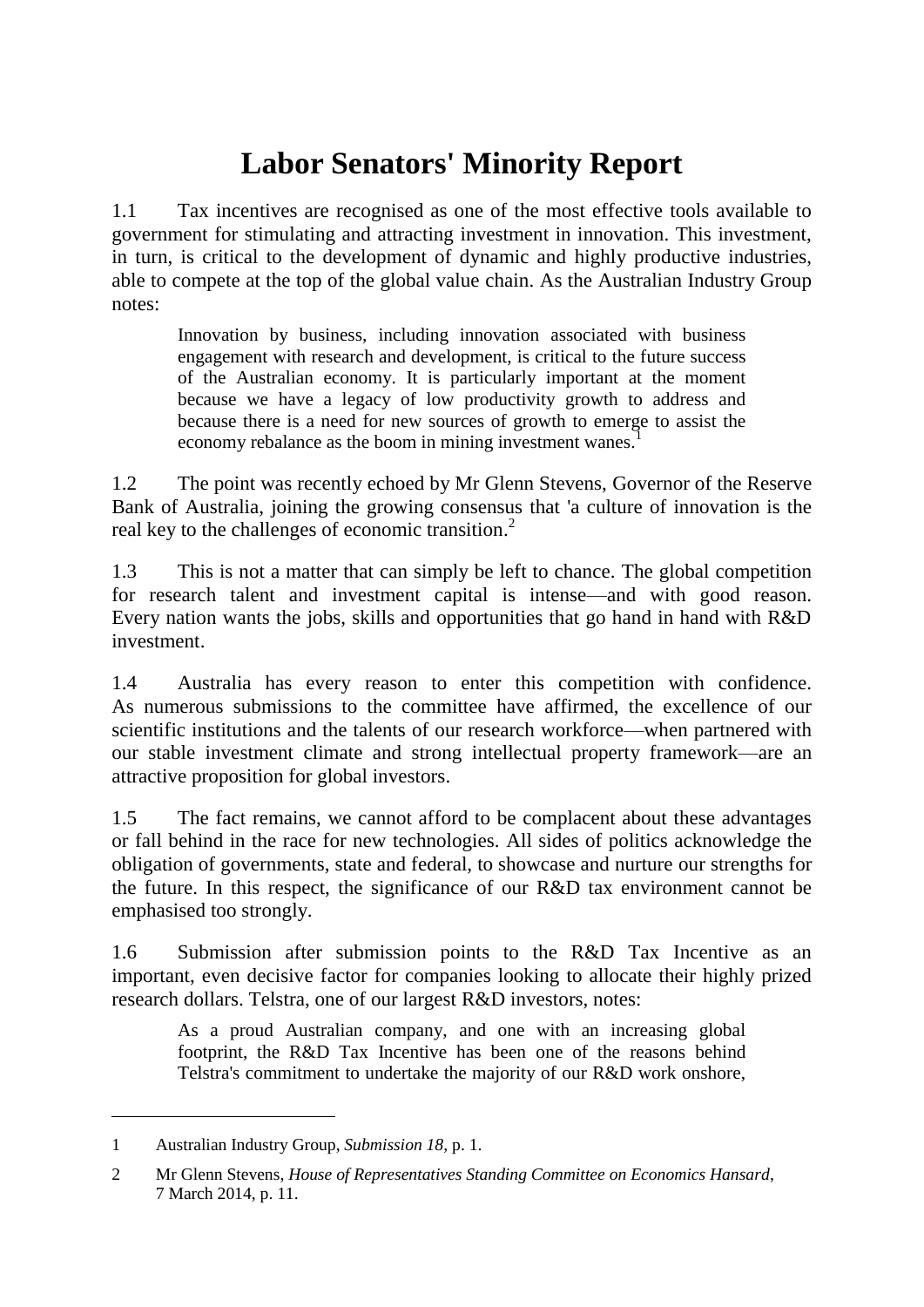and where we partner with our vendors to undertake R&D on our behalf; we have mandated this requirement with them.<sup>3</sup>

1.7 At a time when companies like Telstra and the automotive manufacturers, another significant R&D investor group of companies, are offshoring jobs, it is now more critical than ever to ensure their R&D spend—and the jobs it creates—remain in Australia.

1.8 Given the importance of this measure, and the need for clear signals to prospective investors, any changes must be approached with great caution and underpinned by a compelling policy rationale. As Mr Serg Duchini of Deloitte submitted:

It is clear that attracting innovation and its contribution to domestic prosperity depends on more than favourable tax policy decisions, but recent studies have confirmed that business expenditure on R&D is indeed strongly influenced by stable innovation policy.<sup>4</sup>

1.9 That is not to say that the policy framework should be static. On the contrary, it is important that the policy keep pace with the needs of modern business and the nature of modern research.

1.10 The Labor Government recognised this need with the pivotal reforms of 2011, which replaced the old concession with a credit, tightened the eligibility criteria to focus on genuine R&D, and lifted the level of support for both smaller and larger firms. The impact was immediate. In the first year alone, the number of firms registered grew by 15 per cent; and the total sums invested grew by 20 per cent. In the same year, the Labor Government committed to introducing R&D quarterly credits from 1 January 2014 as a further measure to boost R&D expenditure.

1.11 All of these measures were proposed and adopted with the benefit of widespread consultation across the innovation community, in and beyond Australia. In this way they affirmed—rather than called into question—our long-term commitment to this vital policy.

1.12 The Government now proposes to add a third tier to the eligibility requirements for the R&D Tax Incentive, with the result that very large companies with aggregate Australian assessable income of \$20 billion or more would no longer be able to claim the R&D Tax Incentive.

1.13 It is true that this proposal stems from a measure put forward by the Labor Government in February 2013. That measure, however, must be understood in context. It was not an isolated savings measure, but the means of funding an ambitious package focussed on innovation policy, *A Plan for Australian Jobs*, centred on

<sup>3</sup> Telstra, *Submission 14*, pp. 4–5.

<sup>4</sup> Mr Serg Duchini, Deloitte, *Proof Committee Hansard*, 21 February 2014, p. 4.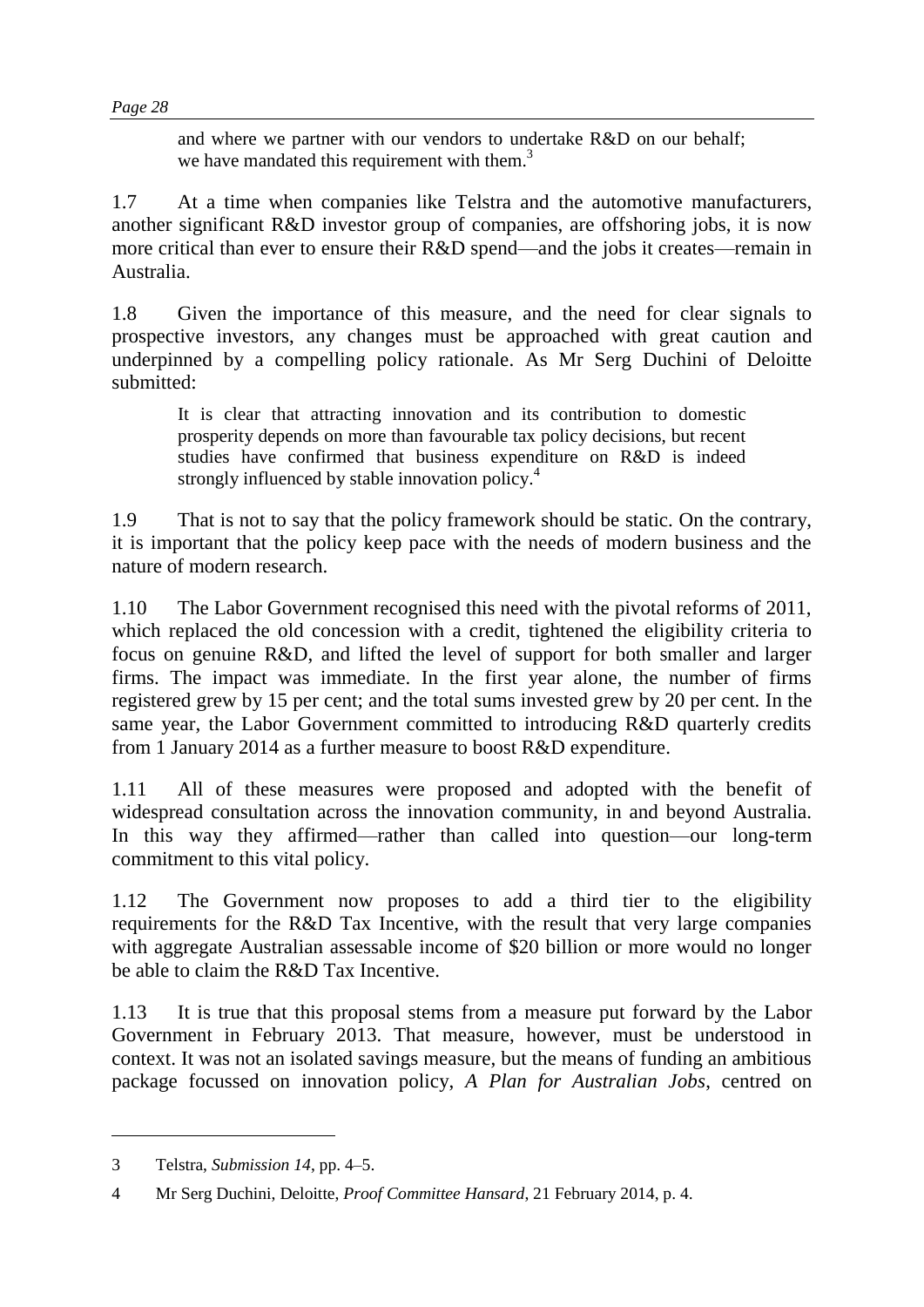strategic industry-led Innovation Partnerships. These Partnerships would have the scale to attract major global investments in Australian firms and research institutions. They were, in other words, a new means to the same end: working with business to build jobs for Australians.

1.14 That rationale is gone. The Abbott Government has made no commitment to the job-building measures the previous Labor Government tied to the changes to the R&D Tax Incentive. Nor has it earmarked the savings from this measure for the vital task of lifting R&D investment. It is simply ripping support from innovators in business.

1.15 As Michael Johnson Associates notes:

As acknowledged elsewhere in the Explanatory Memorandum, this is a savings measure and to brand it as better targeting of the Incentive is misleading. 5

1.16 The submissions are almost unanimous in their opposition to this bald grab for any available 'savings'—savings that exact a heavy toll in jobs lost, capabilities impaired and talent sent offshore with no corresponding benefit introduced.

1.17 Three risks in particular are highlighted.

1.18 The first is the obvious risk of major R&D investments from very large companies heading offshore, with neither the R&D Tax Incentive nor the Innovation Partnerships to attract them. It cannot be put more clearly than in KPMG's submission:

The estimated savings of \$1.1 billion gained by the proposed changes are flawed and will provide the Government with at best a small increase in consolidated revenue now at the price of longer term growth in Australia in future. 6

1.19 The argument has been put by the majority of the Committee that larger organisations are less receptive to tax incentives than smaller firms. The underlying assumption is that larger firms have the will and capacity to make these investments without the need for government prompting.

1.20 The evidence for this argument is far from clear.<sup>7</sup> What is certain is that these companies have the flexibility to direct their research investments to the jurisdiction they judge most attractive. Cost is clearly a relevant consideration, as is the

<sup>5</sup> Michael Johnson Associates, *Submission 3*, p. 4.

<sup>6</sup> KPMG, *Submission 1*, p. 1.

<sup>7</sup> Australian Industry Group, *Submission 18*, p. 1; Michael Johnson Associates, *Submission 3*, p. 3.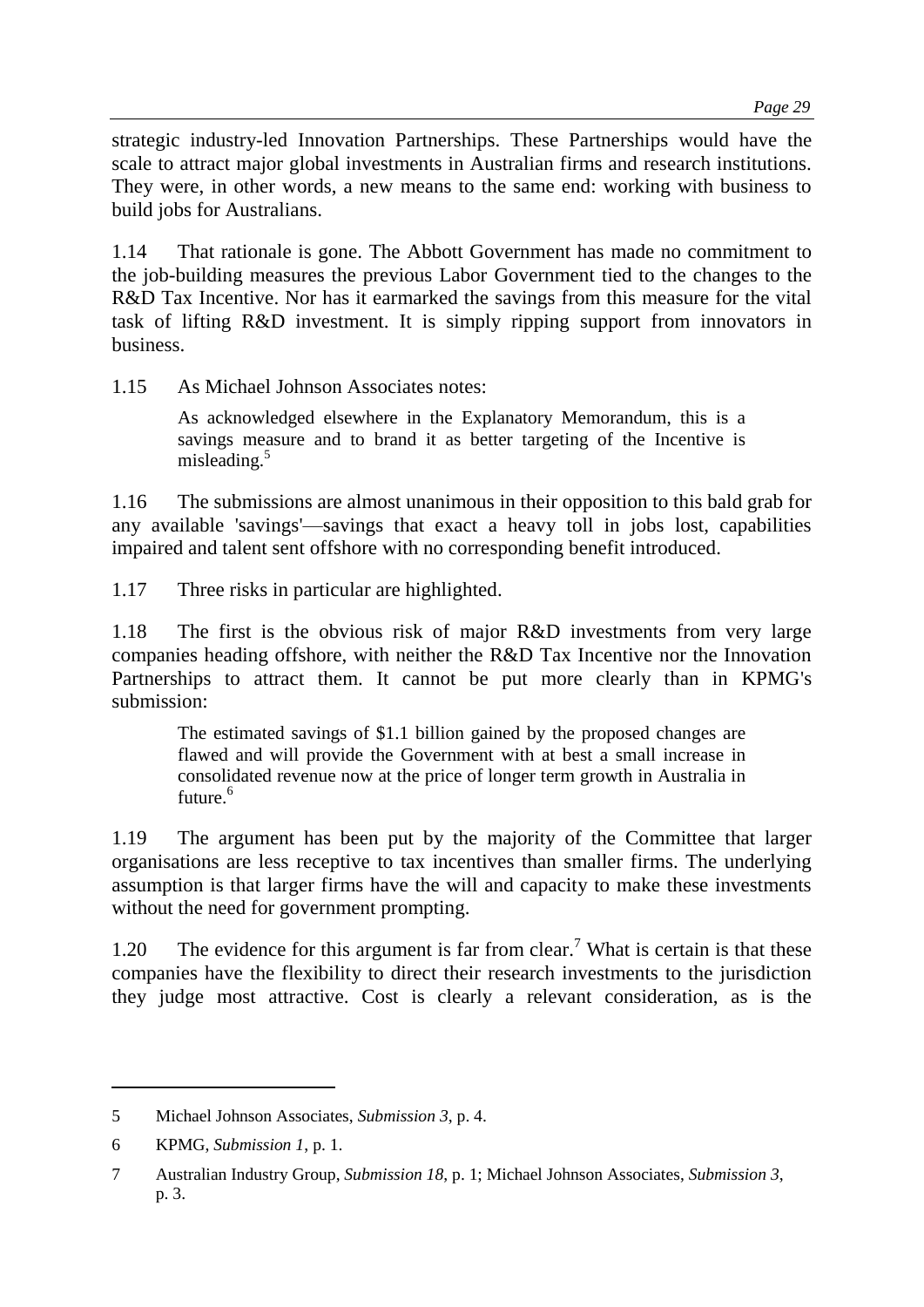commitment to innovation displayed by the national government. On both fronts, this Bill risks sending investment from 'the companies that spend the most'<sup>8</sup> offshore.

1.21 The second risk is the flow-on impact to small and medium enterprises, in addition to Australian research institutions (including universities and public agencies such as the CSIRO). The point was well made in evidence by Mr Duchini, who cited the SME technology company Gekko Systems as an example.<sup>9</sup> As a research partner, Gekko is naturally concerned that the changes will discourage our largest firms from building collaborative ventures with Australian businesses.

1.22 The University of New South Wales notes that 30 per cent of its research effort at is supported by business entities directly impacted by the proposed changes.<sup>10</sup> The Innovation Partnerships, along with the move to quarterly credits, might have alleviated these concerns. The Government's proposal does not.

1.23 The third risk is the 'perverse outcome', as KPMG notes, of a large foreign company receiving preferable tax treatment in Australia to an Australian company of equivalent size.<sup>11</sup> It is an unfortunate message to be sending to local industry at this time.

1.24 Labor is keenly aware of the challenges facing many Australian firms as a result of the unprecedented strength of the Australian dollar, the rapidity of technological change and the increased competition in both domestic and export markets. We are concerned by the crisis in the automotive sector with the coming loss of all three major vehicle producers. We are concerned by the mass lay-offs in the aluminium sector, aviation, and service industries, amongst other sectors. We are concerned that the Government has failed to lay down a coherent strategy for a shift from the resources boom to the jobs of the future—jobs in advanced manufacturing, creative industries and health technologies, to name a few.

1.25 This is not the time to be putting investments in future industries at risk.

1.26 Another concern to Labor members is the Government's decision to scrap the option of quarterly credits. Even if the ostensible rationale for the targeting of the R&D Tax Incentive to smaller firms is accepted, it is often smaller firms and innovative start-ups that have the most difficulty with cash flow and accessing capital. The flexibility of the quarterly credit is critical to the very firms and industries the Explanatory Memorandum claims the Governments wishes to support. This contradiction between stated aim and likely outcome is a mark of the incoherent and ill-considered approach by the Abbott Government to a vital national agenda.

<sup>8</sup> KPMG, *Submission 1*, p. 4.

<sup>9</sup> Mr Serg Duchini, Deloitte, *Proof Committee Hansard*, 21 February 2014, p. 2.

<sup>10</sup> University of New South Wales, *Submission 17*, p. 1.

<sup>11</sup> KPMG, *Submission 1*, p. 6.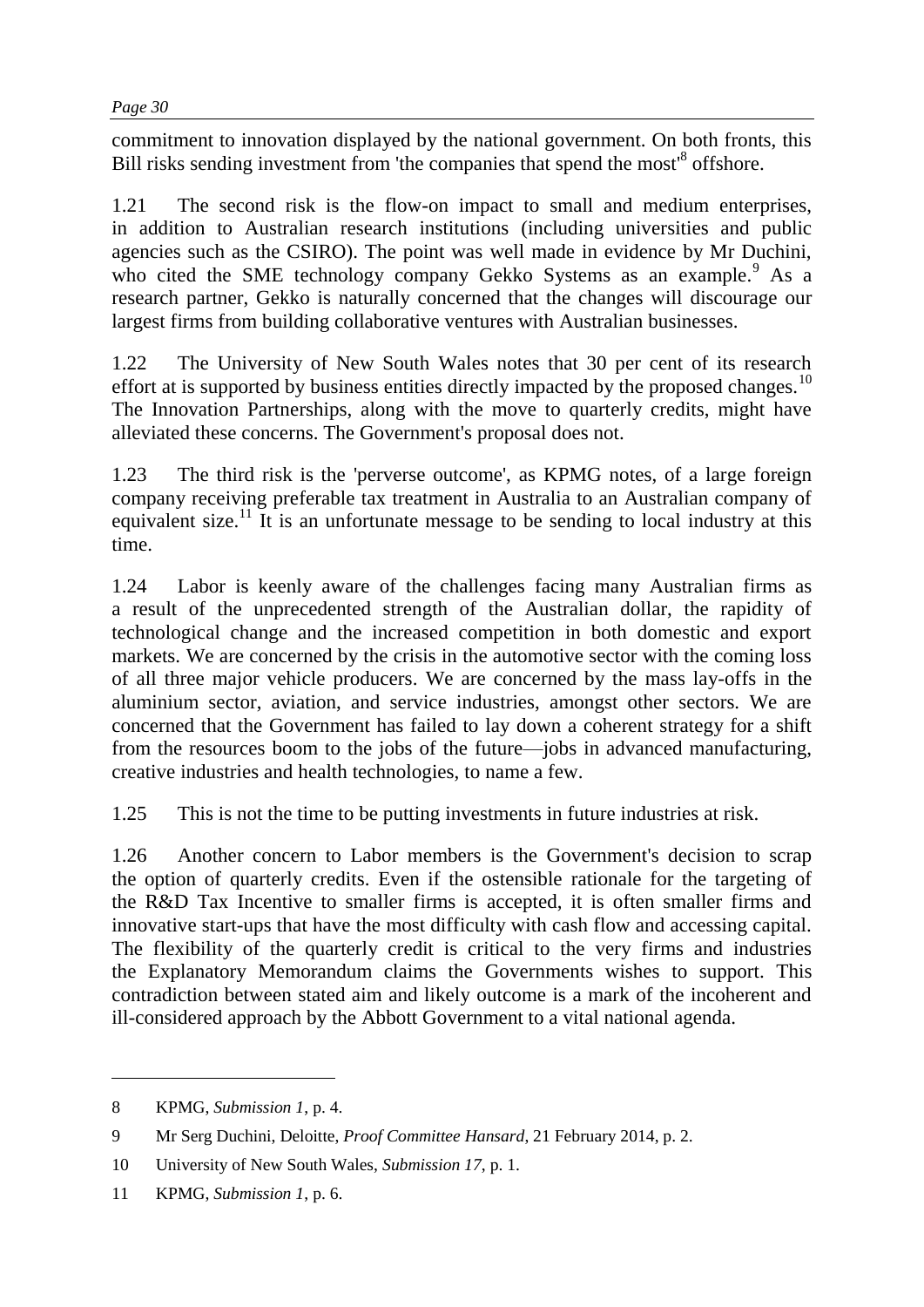1.27 The Government has attempted to downplay the significance of measures in the Bill, in stark contrast to the position it adopted prior to the election.

1.28 Then Coalition Industry spokesperson Ms Sophie Mirabella MP responded to Labor's proposed Jobs Package with the claim that the 'change to the R&D tax concession [sic] casts doubt on the stability of tax policy and raises more concern about the sovereign risk of investing in Australia'.<sup>12</sup>

1.29 In its subsequent Manufacturing Policy Statement, the Coalition pledged that: 'We will therefore use the opportunity of the scheduled 2014 changes to the R&D Tax Incentive programme to review access to R&D tax support for many businesses that have been barred from possible access under a series of retrograde cost savings made by Labor'.

1.30 From this, the business community could reasonably conclude that the Coalition Government would maintain, if not expand, the generosity of the R&D tax environment. These same businesses are now left with only the certainty of a further review, further changes and—as is foreshadowed in this current revenue grab—further cuts.

## **Conclusion**

 $\overline{a}$ 

1.31 Labor recognises that investments in innovation are critical to the future prosperity of Australians. We were and are prepared to work with business and researchers to ensure the innovation budget is used wisely. We are not prepared to stand by as the Government plunders that budget for savings.

1.32 This is the time for innovation to be the frontline of economic policy and the signals from the Government must prove it.

1.33 The evidence tendered to the Committee overwhelmingly argues against the changes proposed by the Government. Labor accepts this evidence and the flaws it points to in the Government's approach.

1.34 In our view the Government has not provided a credible rationale for the proposed cuts to the R&D Tax Incentive, particularly given its opposition to the corresponding innovation measures they were designed the fund and its lack of any other plan to use these savings to support innovation.

<sup>12</sup> Sophie Mirabella MP, 'Industry joins Coalition on R&D Revenue Concerns', *Media release*, 19 February 2013.